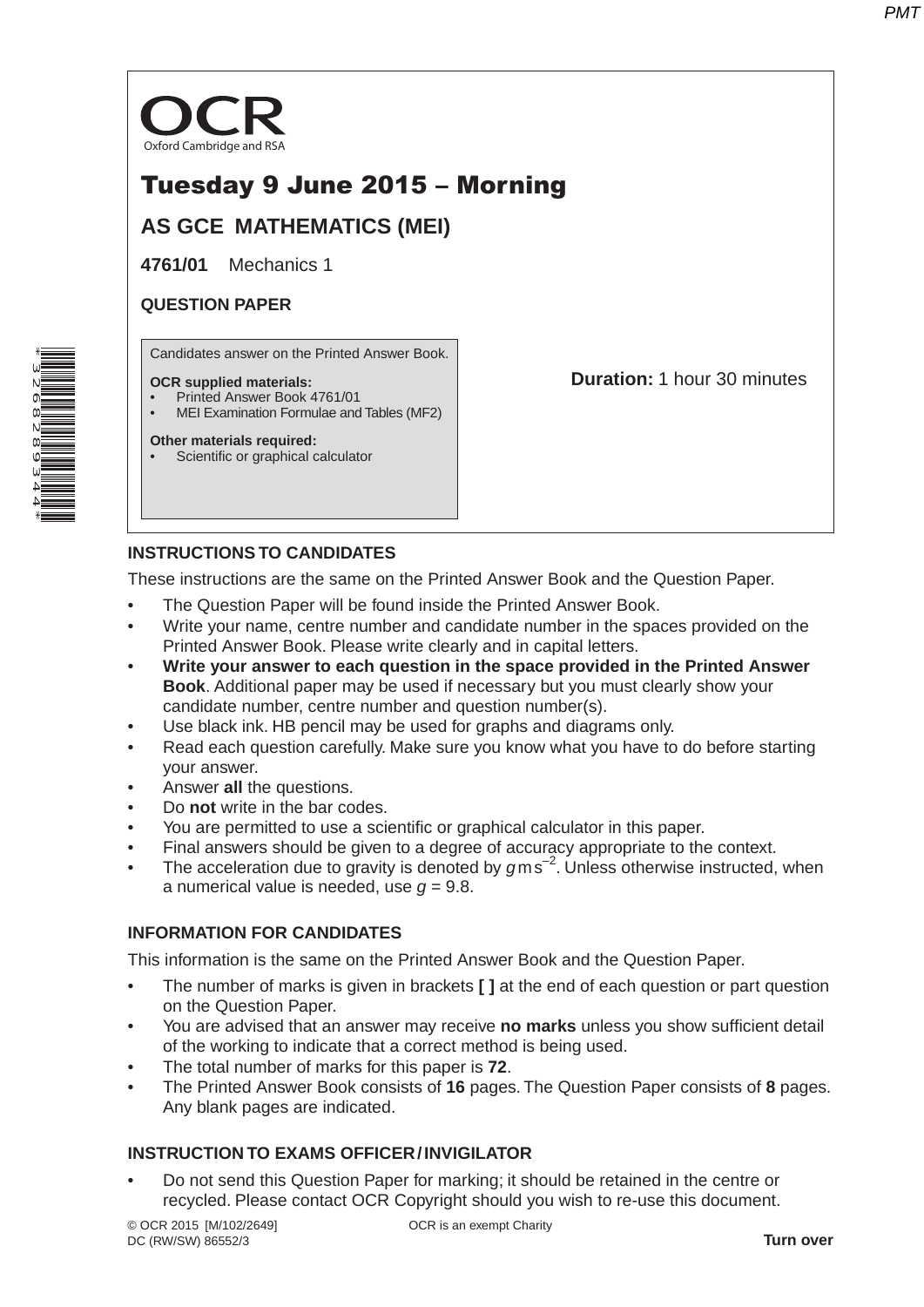#### **Section A** (36 marks)

**1** Fig. 1 shows four forces acting at a point. The forces are in equilibrium.



**Fig. 1**

Show that  $P = 14$ .

Find *Q*, giving your answer correct to 3 significant figures. **[5]** 

**2** Fig. 2 shows a 6 kg block on a smooth horizontal table. It is connected to blocks of mass 2 kg and 9 kg by two light strings which pass over smooth pulleys at the edges of the table. The parts of the strings attached to the 6 kg block are horizontal.





 **(i)** Draw three separate diagrams showing all the forces acting on each of the blocks. **[3] (ii)** Calculate the acceleration of the system and the tension in each string. **[5]**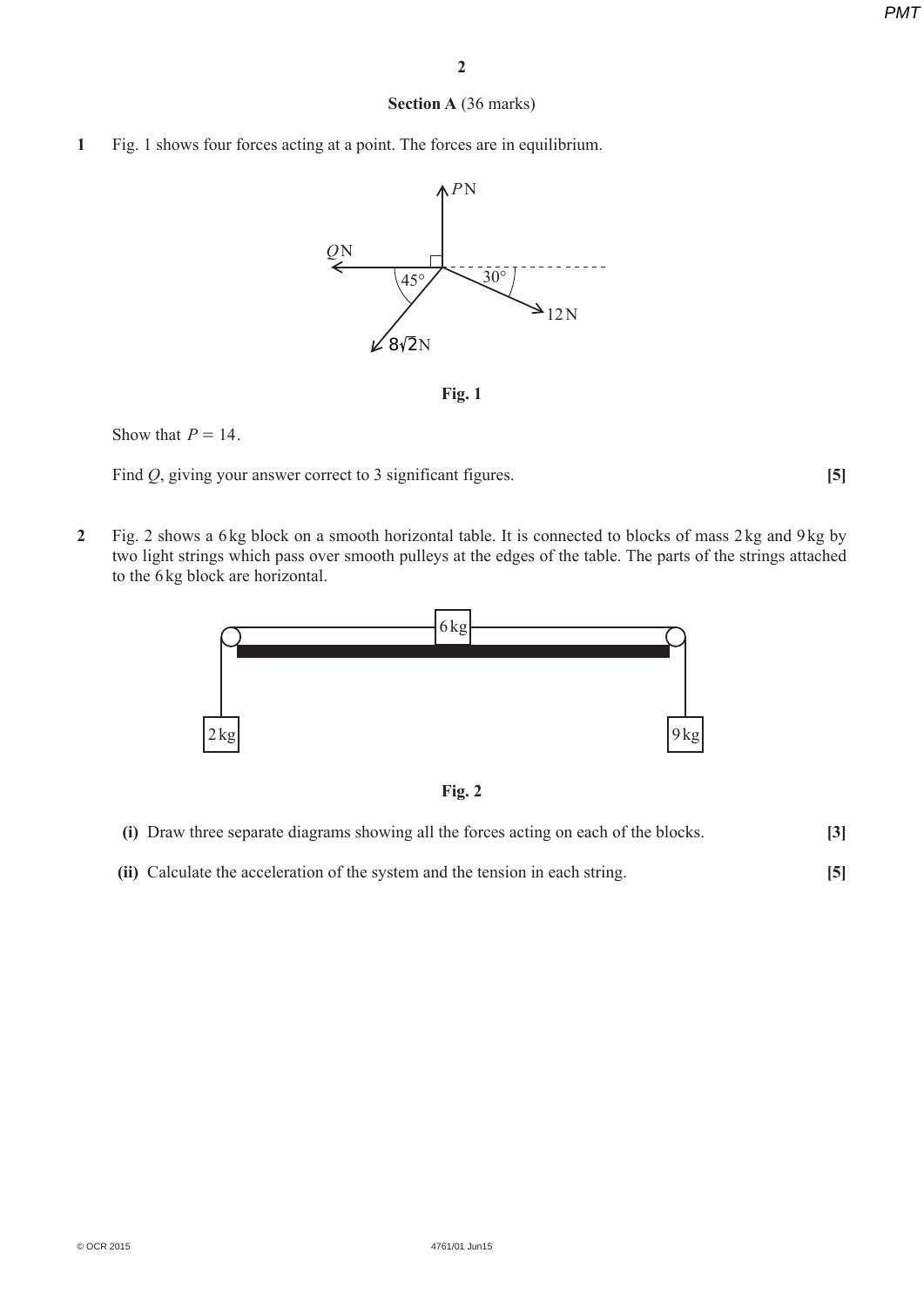**3** The map of a large area of open land is marked in 1 km squares and a point near the middle of the area is defined to be the origin. The vectors  $\begin{pmatrix} 1 \\ 0 \end{pmatrix}$  and  $\begin{pmatrix} 0 \\ 1 \end{pmatrix}$  are in the directions east and north.

At time *t* hours the position vectors of two hikers, Ashok and Kumar, are given by:

Ashok  $\mathbf{r}_{\mathbf{A}} = \begin{pmatrix} 2 \\ 0 \end{pmatrix} + \begin{pmatrix} 0 \\ 1 \end{pmatrix} t$ 2  $\overline{0}$  $\mathbf{r}_{A} = \begin{pmatrix} -2 \\ 0 \end{pmatrix} + \begin{pmatrix} 8 \\ 1 \end{pmatrix} t,$ *t* 7

*t*

 $\mathbf{r}_{\rm K} = \begin{pmatrix} 1 & t \\ 1 & -4t \end{pmatrix}.$ 

Kumar

- **(i)** Prove that the two hikers meet and give the coordinates of the point where this happens. **[4]**
- **(ii)** Compare the speeds of the two hikers. **[3]**
- **4** Fig. 4 illustrates a straight horizontal road. A and B are points on the road which are 215 metres apart and M is the mid-point of AB.

When a car passes A its speed is  $12 \text{ m s}^{-1}$  in the direction AB. It then accelerates uniformly and when it reaches B its speed is  $31 \text{ m s}^{-1}$ .

| $\frac{\ }{\ }$ 215 m |  |
|-----------------------|--|

**Fig. 4**

 **(i)** Find the car's acceleration. **[2] (ii)** Find how long it takes the car to travel from A to B. **[2]**

- **(iii)** Find how long it takes the car to travel from A to M. **[3]**
- **(iv)** Explain briefly, in terms of the speed of the car, why the time taken to travel from A to M is more than half the time taken to travel from A to B. **[1]**
- **5** A golf ball is hit at an angle of 60° to the horizontal from a point, O, on level horizontal ground. Its initial speed is  $20 \text{ m s}^{-1}$ . The standard projectile model, in which air resistance is neglected, is used to describe the subsequent motion of the golf ball. At time *t* s the horizontal and vertical components of its displacement from O are denoted by *x* m and *y* m.
	- **(i)** Write down equations for *x* and *y* in terms of *t*.  $[2]$
	- **(ii)** Hence show that the equation of the trajectory is

$$
y = \sqrt{3}x - 0.049x^2.
$$
 [2]

- **(iii)** Find the range of the golf ball. **[2]**
- $(iv)$  A bird is hovering at position  $(20, 16)$ .

Find whether the golf ball passes above it, passes below it or hits it. **[2]**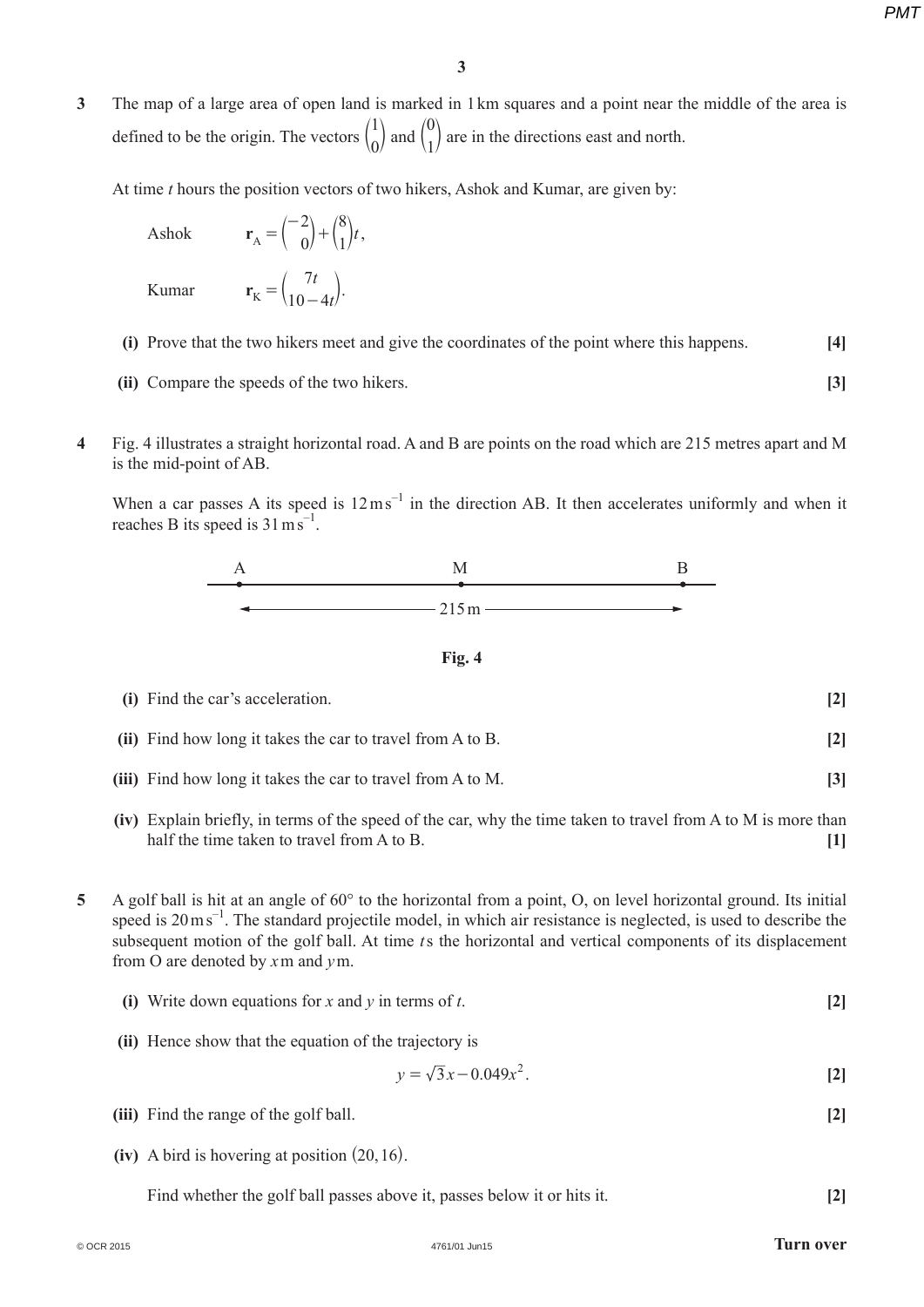#### **Section B** (36 marks)

- **6** The battery on Carol and Martin's car is flat so the car will not start. They hope to be able to "bump start" the car by letting it run down a hill and engaging the engine when the car is going fast enough. Fig. 6.1 shows the road leading away from their house, which is at A. The road is straight, and at all times the car is steered directly along it.
	- From A to B the road is horizontal.
	- Between B and C, it goes up a hill with a uniform slope of 1.5° to the horizontal.
	- Between C and D the road goes down a hill with a uniform slope of 3<sup>o</sup> to the horizontal. CD is 100 m. (This is the part of the road where they hope to get the car started.)
	- From D to E the road is again horizontal.





The mass of the car is  $750 \text{kg}$ , Carol's mass is  $50 \text{kg}$  and Martin's mass is  $80 \text{kg}$ .

Throughout the rest of this question, whenever Martin pushes the car, he exerts a force of 300 N along the line of the car.

 **(i)** Between A and B, Martin pushes the car and Carol sits inside to steer it. The car has an acceleration of  $0.25 \,\mathrm{m\,s}^{-2}$ .

**Show that the resistance to the car's motion is 100 N. [3]** 

Throughout the rest of this question you should assume that the resistance to motion is constant at 100 N.

 **(ii)** They stop at B and then Martin tries to push the car up the hill BC.

Show that Martin cannot push the car up the hill with Carol inside it but can if she gets out.

Find the acceleration of the car when Martin is pushing it and Carol is standing outside. **[6]**

 **(iii)** While between B and C, Carol opens the window of the car and pushes it from outside while steering with one hand. Carol is able to exert a force of 150 N parallel to the surface of the road but at an angle of 30° to the line of the car. This is illustrated in Fig. 6.2.



**Fig. 6.2**

**Find the acceleration of the car. [4]** *All all acceleration of the car.*

 **(iv)** At C, both Martin and Carol get in the car and, starting from rest, let it run down the hill under gravity. If the car reaches a speed of  $8 \text{ m s}^{-1}$  they can get the engine to start.

**Does the car reach this speed before it reaches D?** [5]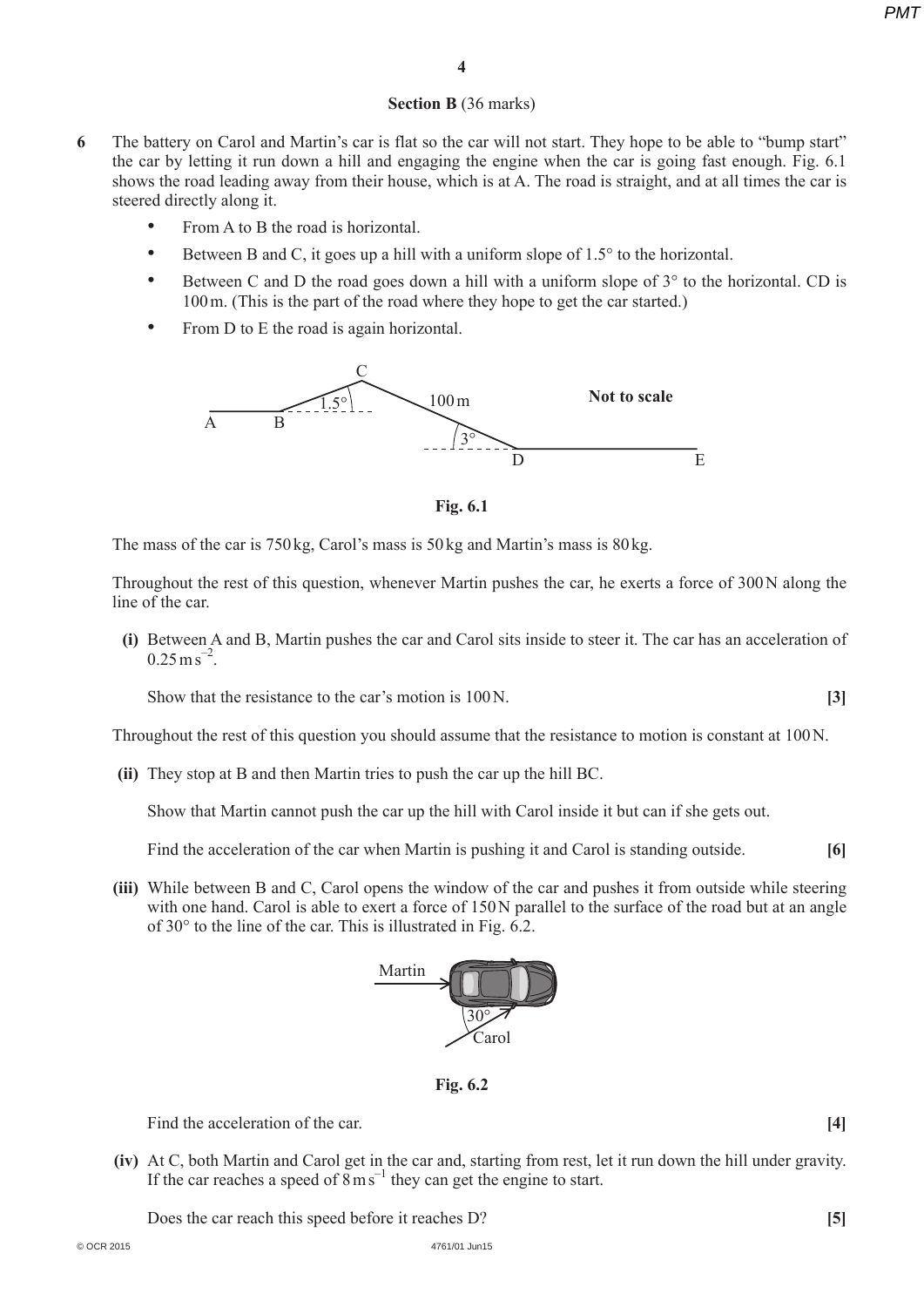**7** A box of emergency supplies is dropped to victims of a natural disaster from a stationary helicopter at a height of 1000 metres. The initial velocity of the box is zero.

At time *t* s after being dropped, the acceleration,  $a$  m s<sup>-2</sup>, of the box in the vertically downwards direction is modelled by

$$
a = 10 - t \text{ for } 0 \le t \le 10,
$$
  

$$
a = 0 \qquad \text{for} \qquad t > 10.
$$

(i) Find an expression for the velocity,  $v \, \text{m s}^{-1}$ , of the box in the vertically downwards direction in terms of *t* for  $0 \le t \le 10$ .

 **Show that for**  $t > 10$ ,  $v = 50$ . [4]

- (ii) Draw a sketch graph of *v* against *t* for  $0 \le t \le 20$ . [3]
- (iii) Show that the height, *h* m, of the box above the ground at time *t* s is given, for  $0 \le t \le 10$ , by

$$
h = 1000 - 5t^2 + \frac{1}{6}t^3.
$$

Find the height of the box when  $t = 10$ . [4]

- **(iv)** Find the value of *t* when the box hits the ground. **[2]**
- **(v)** Some of the supplies in the box are damaged when the box hits the ground. So measures are considered to reduce the speed with which the box hits the ground the next time one is dropped. Two different proposals are made. Carry out suitable calculations and then comment on each of them.
	- (*A*) The box should be dropped from a height of 500 m instead of 1000 m. **[2]**
	- (*B*) The box should be fitted with a parachute so that its acceleration is given by

$$
a = 10 - 2t \quad \text{for} \quad 0 \leq t \leq 5,
$$
\n
$$
a = 0 \qquad \qquad \text{for} \qquad t > 5.
$$
\n
$$
\tag{3}
$$

#### **END OF QUESTION PAPER**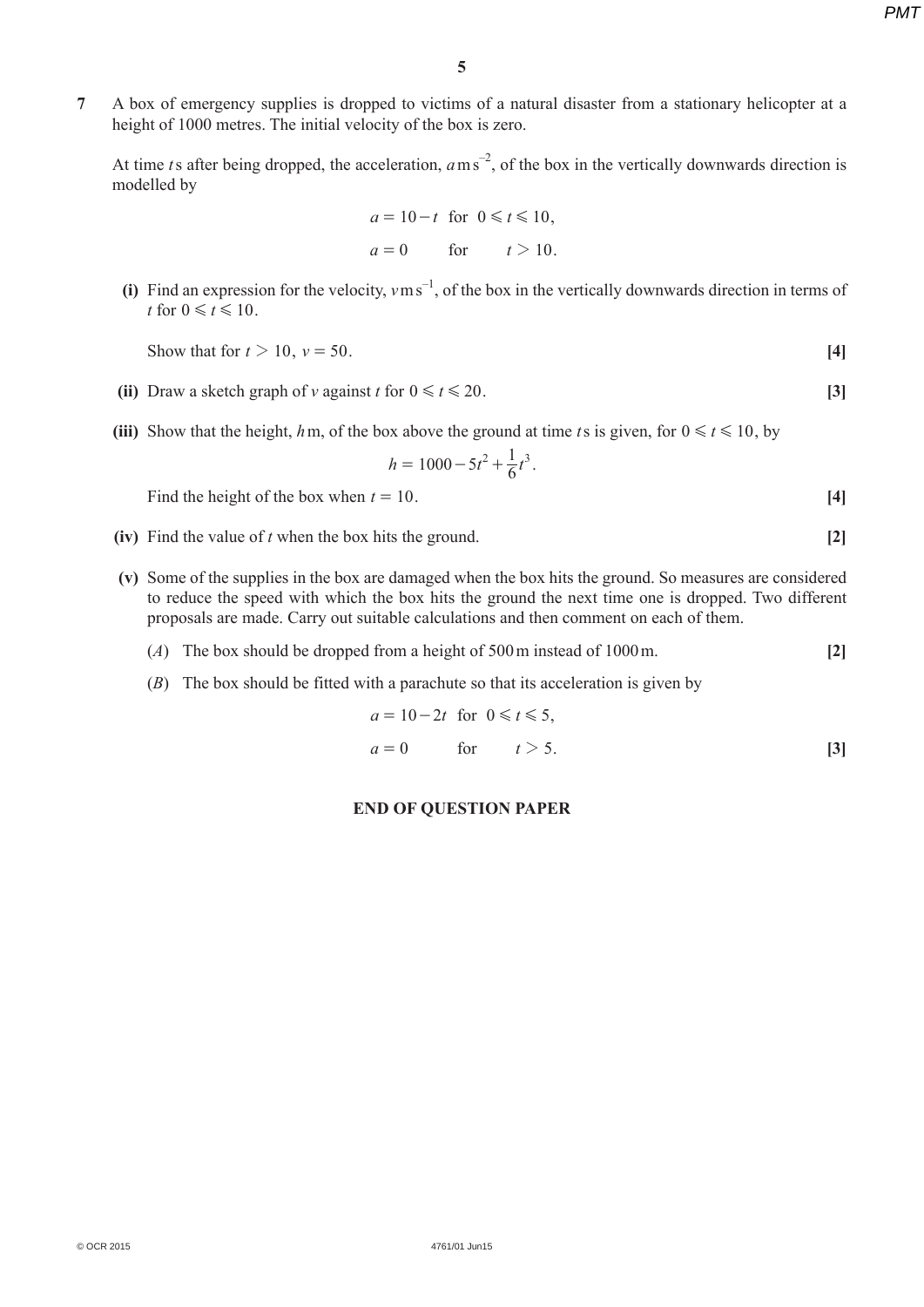# **BLANK PAGE**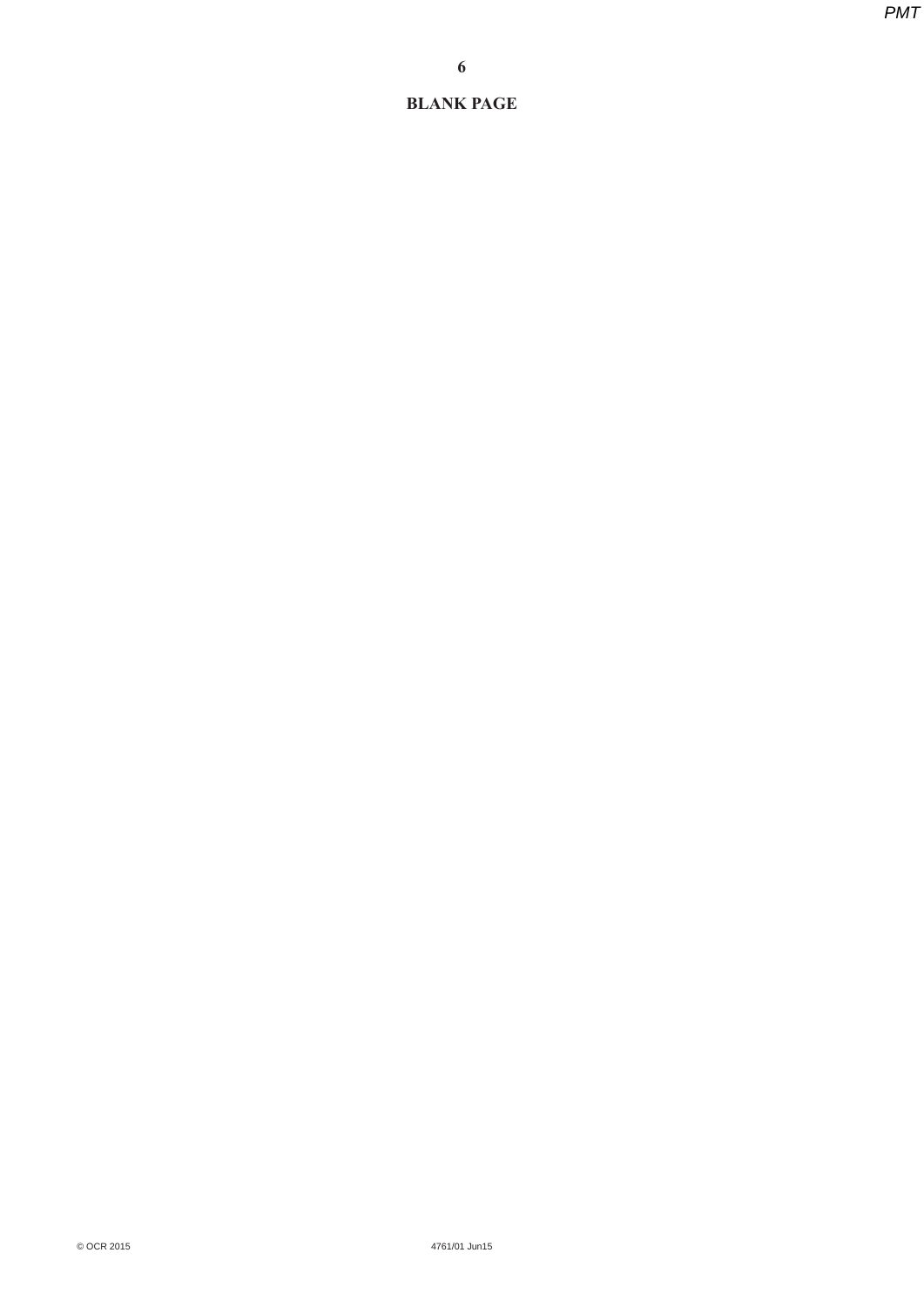# **BLANK PAGE**